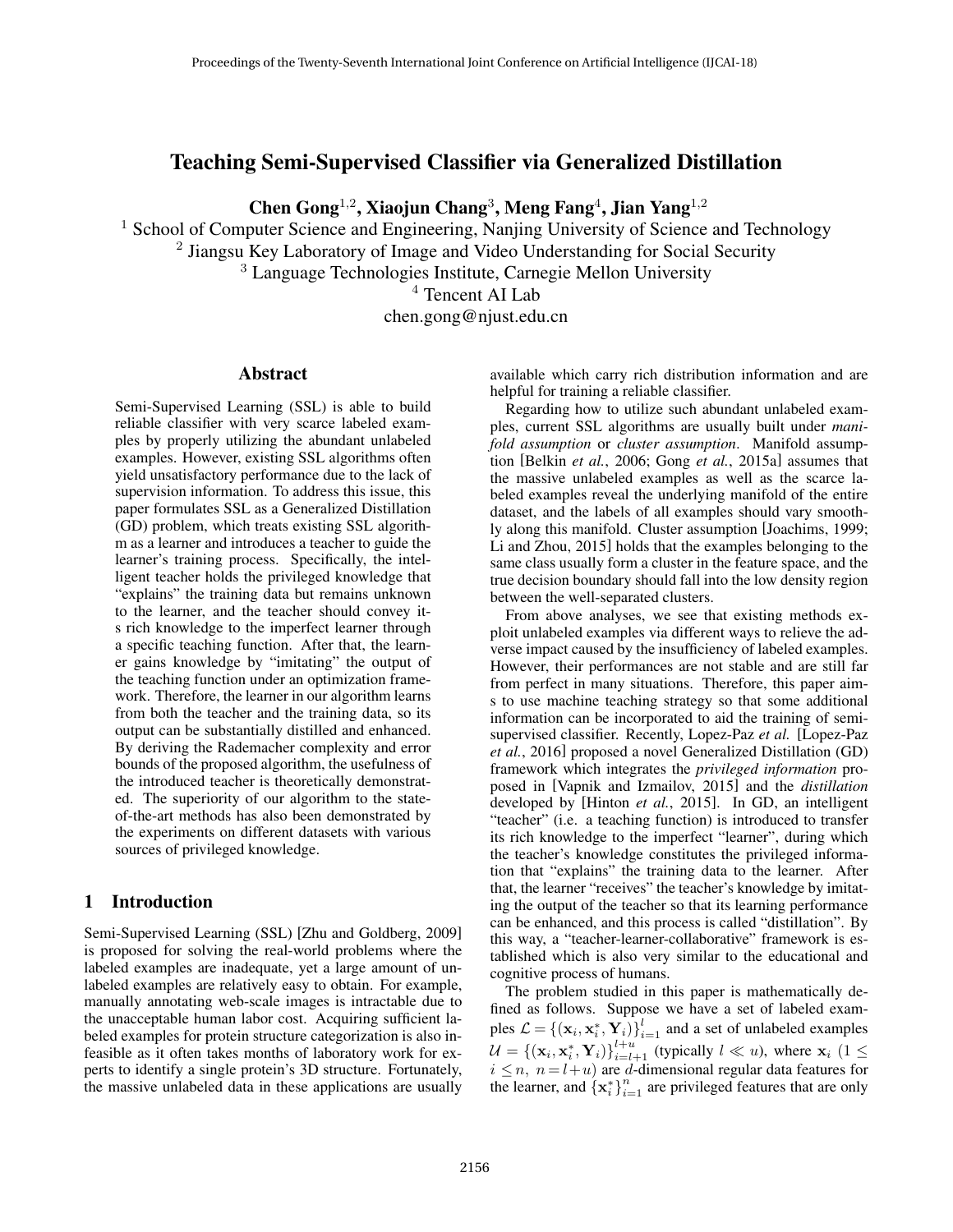accessible to the teacher. For any  $\mathbf{x}_i \in \mathcal{L}, \mathbf{Y}_i \in \mathbb{R}^{1 \times C}$  (C is the total number of classes) is its label vector with  $(Y_i)_i = Y_{ij}$ being 1 if  $x_i$  belongs to the j-th class, and 0 otherwise. For  $x_i \in U$ , all the elements in the associated  $Y_i$  are initially set to  $1/C$  as its groundtruth label is unknown. Given the training set denoted by  $\mathcal{Z} = \mathcal{L} \cup \mathcal{U}$ , the target of learner is to find a suitable semi-supervised classifier  $f_s$  based on  $\mathcal{Z} - {\mathbf{x}_i^*}_{i=1}^n$  $i=1$ so that the label of an unseen test example  $x_0$  can be perfectly predicted as  $y_0 = f_s(\mathbf{x}_0)$ . Note that  $\{\mathbf{x}_i^*\}_{i=1}^n$  are deducted from Z as  $\{x_i^*\}_{i=1}^n$  are invisible to the learner. The function of teacher  $f_t$  is to generate the soft label  $\mathbf{S}_i \in [0, 1]^{1 \times C}$  for any  $x_i \in \mathcal{U}$  based on the privileged features  $\{x_i^*\}_{i=1}^n$  associated with the training examples. These additional soft labels provide the class prior that is not contained in  $Z$  for the learner, thereby they bias the learned  $f_s$  to the output of  $f_t$  on U and also effectively reduce the capacity of  $f_s$ 's hypothesis space.

The algorithm proposed in this paper is termed "Generalized Distillation for Semi-Supervised Learning" (GDSSL). In GDSSL, we use a popular graph transduction model called Gaussian Field and Harmonic Functions (GFHF) [Zhu *et al.*, 2003] as a teacher, and employ the induction method named Laplacian Regularized Least Squares (LapRLS) [Belkin *et al.*, 2006] as our learner. A transduction method only focuses on labeling the unlabeled examples that are observable in the training set, and does not care about the classification of unseen test data. Therefore, it will probably produce better results on  $U$  than the induction algorithm that pays more attention to the test accuracy than the training accuracy [Gammerman *et al.*, 1998]. As a result, GFHF is adopted as the intelligent teacher  $f_t$  to guide the training process of LapRLS (i.e.  $f_s$ ). Our proposed GDSSL has several merits: Algorithmically, GDSSL enjoys the good property of GD that the privileged information can still be utilized for model training although they are originally withheld from the learner [Lopez-Paz *et al.*, 2016]; Theoretically, we derive the transductive error bound and inductive error bound of the proposed GDSSL, which clearly indicate the usefulness of machine teaching to SSL; and Empirically, by comparing GDSSL with several related state-of-the-art methods, the effectiveness of the proposed method has also been confirmed.

# 2 Related Work

As this paper aims to harness GD to teach an SSL algorithm, we review the representative prior works on these two topics.

#### 2.1 Semi-Supervised Learning

SSL is specifically designed for the applications where sufficient labeled examples are difficult to obtain while massive unlabeled examples are available. Existing SSL algorithms are usually developed under manifold assumption or cluster assumption.

Cluster assumption assumes that the classes formed by both labeled and unlabeled examples are well-separated, such that the ideal decision boundary falls exactly into the low density area in the feature space. The representative algorithms based on cluster assumption include [Joachims, 1999; Grandvalet and Bengio, 2004; Li *et al.*, 2009; 2016b; Yan *et al.*, 2016]. Manifold assumption based methods explore the geometry of data distribution by postulating that it is supported by a Riemannian manifold. To describe this manifold, a graph is usually built where the vertices correspond to the labeled and unlabeled examples and the edges between the vertices encode the pairwise similarity between them. The label information can then be transmitted from the limited labeled examples to the remaining unlabeled examples through the edges, during which the labels of all examples are required to vary smoothly on the graph. For example, Zhu *et al.* [Zhu *et al.*, 2003], Zhou *et al.* [Zhou *et al.*, 2004] and Gong *et al.* [Gong *et al.*, 2015a] respectively deploy the standard graph Laplacian, normalized graph Laplacian, and deformed graph Laplacian to smooth the labels of examples on the graph. Other works grounded on manifold assumption include [Wang *et al.*, 2009; Belkin *et al.*, 2006; Fang *et al.*, 2014; Gong *et al.*, 2015b; Liu *et al.*, 2017; Gong *et al.*, 2017a; 2017b].

The proposed GDSSL follows manifold assumption, as it is general and includes the cluster assumption as one of its special case [Chapelle *et al.*, 2006]. Apart from harnessing the unlabeled examples for improving the performance like above SSL methods, our GDSSL also incorporates privileged information carried by a teacher via generalized distillation.

# 2.2 Generalized Distillation

The technique of distillation was initially presented by [Hinton *et al.*, 2015] to reduce the computational cost in test stage for an ensemble of large deep neural networks. Besides, [Vapnik and Izmailov, 2015] proposed a new paradigm named "Learning Using Privileged Information" (LUPI), which incorporates a knowledgable teacher with privileged information and a traditional learner. Here the privileged information, which serve as the additional descriptions to the training data, can only be used by the teacher in training the learner. LUPI has been widely used in many machine learning scenarios such as metric learning [Yang *et al.*, 2016], transfer hashing [Zhou *et al.*, 2016], multi-label learning [You *et al.*, 2017], and deep learning [Hu *et al.*, 2016]. By combining distillation and LUPI into a unified framework, [Lopez-Paz *et al.*, 2016] proposed a novel framework called "Generalized Distillation" (GD). In GD, the teacher transfers its privileged knowledge to the learner, and then the learner "absorbs" these knowledge by mimicking the outputs of the teacher on the training data. Algorithmically, GD has been employed for domain adaptation when the data in source domain are not accessible [Ao *et al.*, 2017]. Practically, Celik *et al.* [Celik *et al.*, 2016] use GD for disease diagnosis when the patients are not willing to reveal their privacy-sensitive data.

To the best of our knowledge, this paper is the first devoted work to adapt GD to solving general SSL problem. Thanks to the efforts of teacher, our method is demonstrated to be more effective than the traditional SSL algorithms from both theoretical and empirical aspects.

# 3 The Proposed Method

Our GDSSL contains two roles, namely a "teacher" and a "learner". The overall framework of GDSSL is presented in Fig. 1. In training stage, the teacher  $f_t$  uses the privileged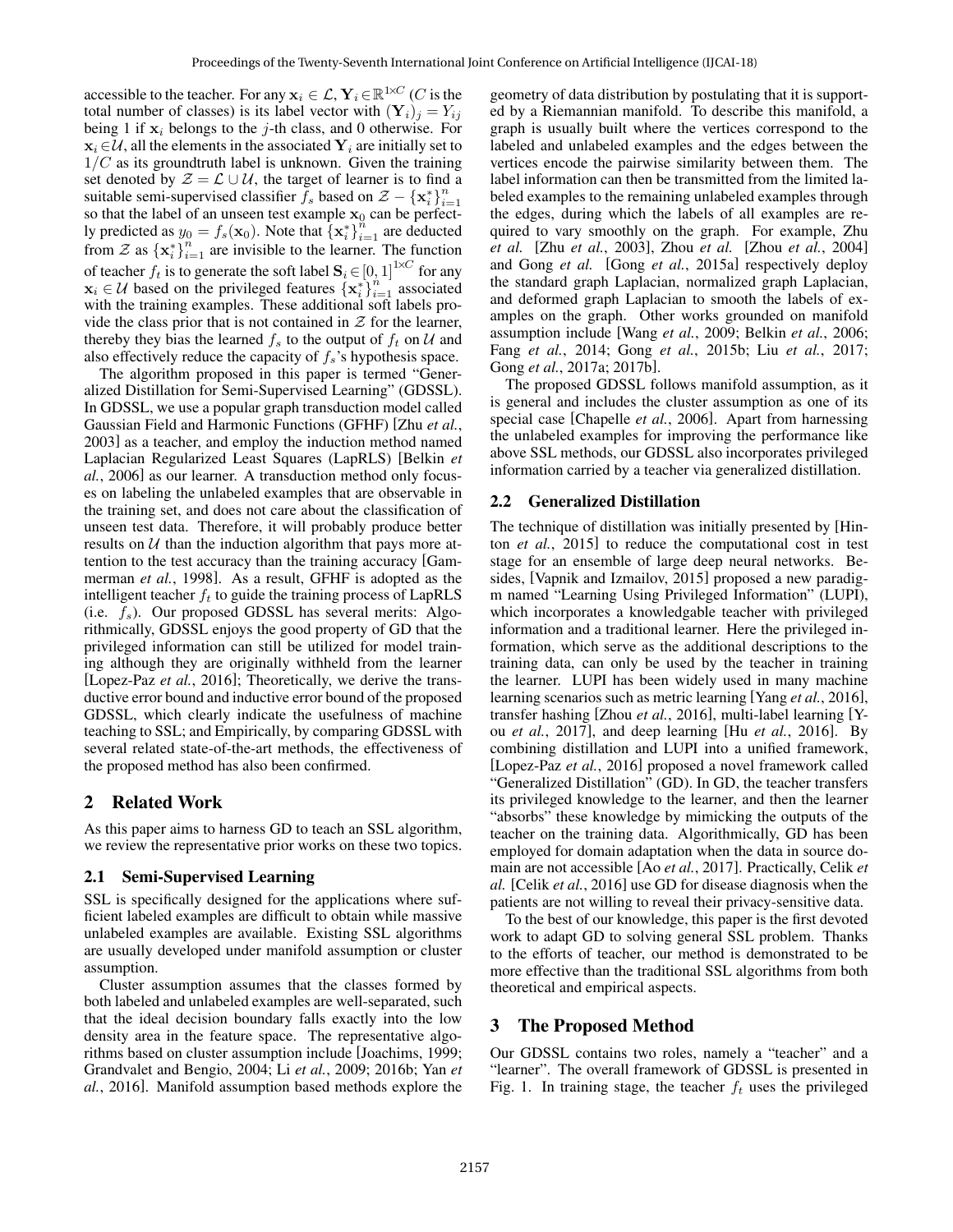

Figure 1: The framework of our algorithm. In training stage, the privileged information (*e.g.* the textual explanations in Wikipedia for the interested objects) is employed by teacher to generate a soft label matrix S, which is further combined with the given labels Y to form the auxiliary label matrix P. Next, the learner utilizes the regular input features (*e.g.* the color feature of images) as well as **P** to train a decision function  $f_s$ . In test stage,  $f_s$  classifies a test image into the correct class.

information of training data to generate a soft label matrix  $S$  over  $Z$ , where each row of  $S$  corresponds to an example. After that,  $S$  and the initial labels in  $Y$  are fused to the auxiliary label matrix  $P$  in a weighted sum way. Then the learner uses P and the regular input features to establish the decision function  $f_s$ . In test stage, a test example  $x_0$  is fed into  $f_s$  to get its label  $f_s(\mathbf{x}_0)$ . Next we detail the training process of GDSSL accomplished by the teacher and the learner.

#### 3.1 Teaching Model

In GDSSL, we use the off-the-shelf transductive method GFHF [Zhu *et al.*, 2003] as the teacher  $f_t$  because this method is effective, efficient, and easy to implement. To this end, we build a K-NN graph  $\mathcal{G}_t = \langle \mathcal{V}_t, \mathcal{E}_t \rangle$  where  $\mathcal{V}_t$  is the vertex set consisted of all *n* examples in  $\mathcal{Z}$ , and  $\mathcal{E}_t$  is the edge set encoding the similarity between these examples in terms of the privileged features  $\left\{x_i^*\right\}_{i=1}^n$ . Here the similarity between two examples  $x_i^*$  and  $x_j^*$  is computed by the Gaussian kernel  $[W_t]_{ij} = \exp \left(-\left\|\mathbf{x}_i^* - \mathbf{x}_j^*\right\|\right)$  $2^2/(2\xi^2)$  with  $\xi$  being the kernel width if  $x_i^*$  and  $x_j^*$  are linked by an edge in  $\mathcal{G}_t$ , and  $[W_t]_{ij} = 0$  otherwise. To mathematically quantify  $\mathcal{G}_t$ , an  $n \times n$ adjacency matrix  $W_t$  is computed where its  $(i, j)$ -th element is  $[W_t]_{ij}$ . Therefore, the diagonal degree matrix is defined by  $[D_t]_{ii}^j = \sum_{j=1}^n [W_t]_{ij}$  and the graph Laplacian matrix is  $\mathbf{L}_t = \mathbf{D}_t - \mathbf{W}_t$ . By recalling the definition of label vectors  ${Y_i}_{i=1}^l$ , the objective function of GFHF is [Zhu *et al.*, 2003]

$$
\min_{\mathbf{F}} \text{tr}(\mathbf{F}^{\top} \mathbf{L}_t \mathbf{F}) \qquad s.t. \ \mathbf{F}_{\mathcal{L}} = \mathbf{Y}_{\mathcal{L}}, \tag{1}
$$

where  $\mathbf{Y}_{\mathcal{L}} = (\mathbf{Y}_1^{\top}, \mathbf{Y}_2^{\top}, \cdots, \mathbf{Y}_l^{\top})^{\top}$ , and  $\mathbf{F} = (\mathbf{F}_{\mathcal{L}}) \in$  $\mathbb{R}^{n \times C}$  is the variable to be optimized with each row corresponding to an example in  $\mathcal L$  or  $\mathcal U$ . By partitioning  $\mathbf L_t$  as  $\mathbf{L}_t = \Big(\begin{smallmatrix} \mathbf{L}_{\mathcal{L},\mathcal{L}} & \mathbf{L}_{\mathcal{L},\mathcal{U}} \ \mathbf{L}_{\mathcal{U},\mathcal{L}} & \mathbf{L}_{\mathcal{U},\mathcal{U}} \end{smallmatrix}$  $\left( \begin{array}{cc} \mathbf{L}_{\mathcal{L},\mathcal{L}} & \mathbf{L}_{\mathcal{L},\mathcal{U}} \\ \mathbf{L}_{\mathcal{U},\mathcal{L}} & \mathbf{L}_{\mathcal{U},\mathcal{U}} \end{array} \right)$ , the solution of (1) is

$$
\mathbf{F}_{\mathcal{L}} = \mathbf{Y}_{\mathcal{L}}, \qquad \mathbf{F}_{\mathcal{U}} = -\mathbf{L}_{\mathcal{U},\mathcal{U}}^{-1} \mathbf{L}_{\mathcal{U},\mathcal{L}} \mathbf{Y}_{\mathcal{L}}.
$$
 (2)

To squash the elements in  $\bf{F}$  to [0, 1], we use a softmax operation to process every  $\mathbf{F}_i$   $(i=1, 2, \cdots, n)$ , and obtain

$$
\mathbf{S}_{ij} = \frac{\exp([\mathbf{F}_i]_j/T)}{\sum_{i=1}^C \exp([\mathbf{F}_i]_j/T)},
$$
(3)

where  $\left[\mathbf{F}_{i}\right]_{j}$  denotes the j-th element in the row vector  $\mathbf{F}_{i}$ , and  $T > 0$  is the temperature parameter which decides how much

**S**  $\begin{bmatrix} 1 & -1 & -1 & -1 \\ 0 & -1 & -1 & -1 \\ 0 & 0 & -1 & 0 \end{bmatrix}$  the element  $S_{ij}$  can be interpreted as the probability of the  $\mathbf{x}_0$  i-th example belonging to the *j*-th class. we want to soften the S output by the teacher  $f_t$ . Therefore,

#### 3.2 Learning Model

This section details how to train an inductive learner  $f_s$ :<br>  $\mathbb{R}^{d+1} \to \mathbb{R}^C$  with  $f_s(\mathbf{x}) = \mathbf{x}^\top \Theta$  based on **S** and  $\mathcal{Z} - {\{\mathbf{x}_i^*\}}_{i=1}^n$ . Here  $\Theta$  is the coefficient matrix compatible with the augmented **x** as  $\mathbf{x} := (\mathbf{x}^\top \mathbf{1})^\top$ . According to [Lopez-Paz *et*  $al.$ , 2016], the loss function for training the learner  $f_s$  on any training example  $x_i \in \mathcal{Z}$  is

 $V(\mathbf{Y}_i, \mathbf{S}_i, f_s(\mathbf{x}_i)) = \lambda \ell(\mathbf{Y}_i, f_s(\mathbf{x}_i)) + (1-\lambda)\ell(\mathbf{S}_i, f_s(\mathbf{x}_i)),$  (4) where the first term is the traditional *fidelity loss* enforcing the output of  $f_s(\mathbf{x}_i)$  to be close to the given label  $\mathbf{Y}_i$ , and the second term is called *imitation loss* that pushes the learner to generate similar result with the soft label  $S_i$  produced by the teacher. The relative weights of such two terms are governed by a trade-off parameter  $\lambda \in [0,1]$ . Let  $\ell(\mathbf{Y}_i, f_s(\mathbf{x}_i)) =$  $\|\mathbf{Y}_i - f_s(\mathbf{x}_i)\|^2$  be the squared loss in this paper, it can be easily verified that (4) is equivalent to

$$
V(\mathbf{Y}_i, \mathbf{S}_i, f_s(\mathbf{x}_i)) = \ell(\lambda \mathbf{Y}_i + (1-\lambda)\mathbf{S}_i, f_s(\mathbf{x}_i)) + Const
$$
  
\n
$$
\Leftrightarrow \ell(\mathbf{P}_i, f_s(\mathbf{x}_i)),
$$
\n(5)

where  $Const$  is irrelevant to  $f_s$ , and  $\mathbf{P}_i = \lambda \mathbf{Y}_i + (1-\lambda)\mathbf{S}_i$  is the *auxiliary label* in which every element is within [0, 1]. The cross-entropy loss mentioned in [Lopez-Paz *et al.*, 2016] is not employed here as it makes the learning model do not have closed-form solution. Thereby, inspired by LapRLS [Belkin *et al.*, 2006], the model for pursuing  $f_s$  is expressed as

$$
\min_{\mathbf{\Theta}} \mathcal{J}(\mathbf{\Theta}) = \frac{1}{2} \sum_{i=1}^{n} \ell(\mathbf{P}_i, f_s(\mathbf{x}_i)) + \alpha \text{tr}(\mathbf{\Theta}^\top \mathbf{X} \mathbf{L}_s \mathbf{X}^\top \mathbf{\Theta}) + \beta \|\mathbf{\Theta}\|^2,
$$
\n(6)

where  $\mathbf{X} = (\mathbf{x}_1, \mathbf{x}_2, \cdots, \mathbf{x}_n) \in \mathbb{R}^{d \times n}$  is the training data matrix, and  $L_s$  is the graph Laplacian matrix of learner that can be computed via a similar way with  $L_t$ . In (6), the first term is exactly (5), the second term enables the labels of all examples to vary smoothly along the potential manifold, and the third term controls the model complexity to prevent overfitting. Above three terms are weighted by the nonnegative tuning parameters  $\alpha$  and  $\beta$ .

To solve (6), we set the derivative of  $\mathcal{J}(\Theta)$  to  $\Theta$  to zero, and then obtain the optimal  $\Theta$  as

$$
\Theta = \left(\mathbf{X}\mathbf{X}^{\top} + \alpha \mathbf{X}\mathbf{L}_s\mathbf{X}^{\top} + \beta \mathbf{I}\right)^{-1}\mathbf{X}\mathbf{P},\tag{7}
$$
  
denotes the identity matrix.

Based on the optimized  $\Theta$ , we may compute the label vector of a test example  $\mathbf{x}_0$  as  $\mathbf{F}_0 = \mathbf{x}_0^{\top} \mathbf{\Theta}$ , and then  $\mathbf{x}_0$  is classified into the *j*-th class with  $j = \arg \max_{j' \in \{1, \dots, C\}} [\mathbf{F}_0]_{j'}$ .

# 4 Theoretical Analyses

where  $I$ 

For a binary classification problem, the learner's objective function for generating the final decision function becomes

$$
\min_{\theta} \mathcal{J}(\theta) = \frac{1}{2} \Biggl[ \sum_{i=1}^{n} \Bigl( \theta^{\top} \mathbf{x}_i - p_i \Bigr)^2 + \alpha \theta^{\top} \mathbf{X} \mathbf{L}_s \mathbf{X}^{\top} \theta + \beta ||\theta||^2 \Biggr], \text{ (8)}
$$
\nwhere  $p_i \in [-1, 1]$  is the target auxiliary label of  $\mathbf{x}_i$ , and  $\theta$  is a *d*-dimensional coefficient vector to be optimized.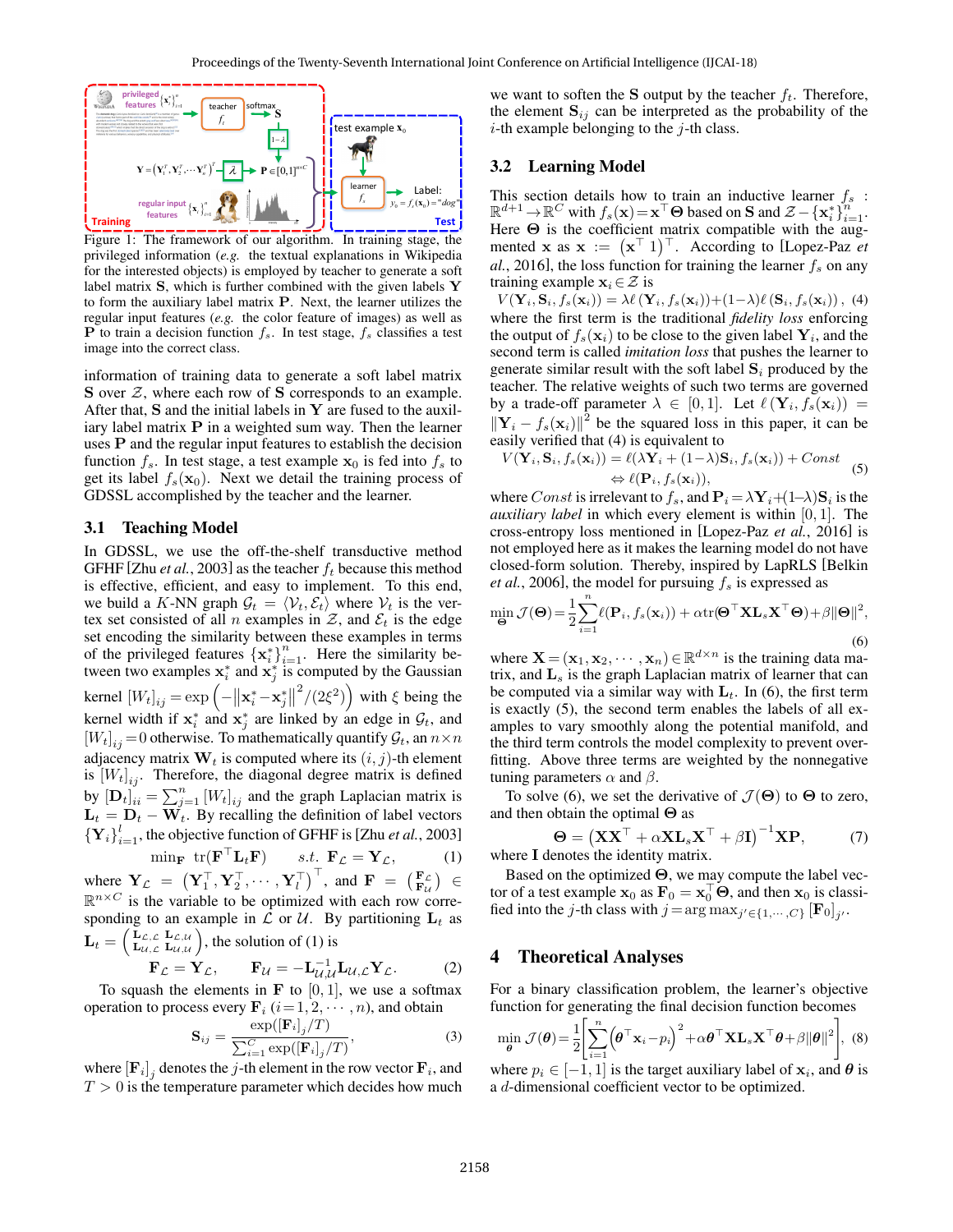#### 4.1 Semi-Supervised Rademacher Complexity

In computational learning theory, Rademacher complexity is employed to measure the complexity of a class of functions with respect to a certain data distribution. [El-Yaniv and Pechyony, 2009] provide the formulation of Rademacher complexity for SSL, which is

**Definition 1.** Let  $\mathcal{Z} = {\mathbf{x}_1, \cdots, \mathbf{x}_l, \mathbf{x}_{l+1}, \cdots, \mathbf{x}_{l+u}}$  be  $n =$  $l+u$  *examples drawn i.i.d. from a distribution*  $P_z$ *, and*  $\bar{F}$  *be a* hypothesis space of semi-supervised classifier  $f : \mathcal{Z} \to \mathbb{R}$ , *then the empirical Rademacher complexity of* F *is defined by*

$$
R_{\mathcal{Z}}(\mathcal{F}) = \left(\frac{1}{l} + \frac{1}{u}\right) \mathbb{E}_{\sigma} \left[\sup_{f \in \mathcal{F}} \left(\sum_{i=1}^{n} \sigma_{i} f(\mathbf{x}_{i})\right)\right], \tag{9}
$$

*where*  $\sigma_1, \cdots, \sigma_l$  *are independent Rademacher variables randomly chosen from*  $\{1, -1, 0\}$  *with the probabilities*  $\tilde{p}$ *,*  $\tilde{p}$ *, and*  $1 - 2\tilde{p}$  ( $\tilde{p} \in [0, 1/2]$ *), respectively.* 

Based on above definition, we have the upper bound of Rademacher complexity of our GDSSL, which is

**Theorem 2.** Suppose  $\theta^*$  is the optimal solution of (8), and  $\mathcal{F}_s$  *is the hypothesis space of learner that is guided by a teacher in GDSSL. Then the empirical Rademacher complexity of GDSSL satisfies*

$$
R_{\mathcal{Z}}(\mathcal{F}_s) \le \frac{n^2}{\sqrt{\beta}lu} \max_{i} \|\mathbf{x}_i\|.
$$
 (10)

*Proof.* Since  $\theta^*$  is the minimizer of (8), we have  $\mathcal{J}(\theta^*) \leq$  $\mathcal{J}(\boldsymbol{\theta} = \mathbf{0}) = \frac{1}{2} \sum_{i=1}^{n} p_i^2 \leq \frac{n}{2}$ . By noticing that every term in (8) is nonnegative, we know  $\frac{\beta}{2} ||\theta^*||^2 \le \mathcal{J}(\theta^*) \le \frac{n}{2}$ , which leads to  $\|\boldsymbol{\theta}^*\| \leq \sqrt{\frac{n}{\beta}}$ . Besides, from Definition 1 we have

$$
\frac{lu}{n} R_{\mathcal{Z}}(\mathcal{F}_s) = \mathbb{E}_{\sigma} \left[ \sup_{f \in \mathcal{F}_s} \sum_{i=1}^n \sigma_i f(\mathbf{x}_i) \right]
$$
  
\n
$$
= \mathbb{E}_{\sigma} \left[ \sup_{f:||\boldsymbol{\theta}|| \leq \sqrt{\frac{n}{\beta}}} \sum_{i=1}^n \sigma_i \langle \boldsymbol{\theta}, \mathbf{x}_i \rangle \right]
$$
  
\n
$$
= \mathbb{E}_{\sigma} \left[ \sup_{f:||\boldsymbol{\theta}|| \leq \sqrt{\frac{n}{\beta}}} \langle \boldsymbol{\theta}, \sum_{i=1}^n \sigma_i \mathbf{x}_i \rangle \right]
$$
  
\n
$$
\leq \sqrt{\frac{n}{\beta}} \mathbb{E}_{\sigma} \left[ \left\| \sum_{i=1}^n \sigma_i \mathbf{x}_i \right\| \right], \qquad (11)
$$

where  $\mathbb{E}_{\sigma}(\cdot)$  computes the expectation over  $\sigma$  =  $(\sigma_1, \dots, \sigma_n)$ , and the last inequality holds due to the Cauchy-Schwarz inequality.

By using Jensen's inequality, we obtain  $\mathbb{E}_{\sigma}[\|\sum_{i=1}^n \sigma_i \mathbf{x}_i\|] \quad \quad = \quad \quad \mathbb{E}_{\sigma}\left[\left(\|\sum_{i=1}^n \sigma_i \mathbf{x}_i\|^2\right)^{1/2}\right] \quad \quad \leq \quad$  $\left( \mathbb{E}_{\sigma} \left[ \left\| \sum_{i=1}^{n} \sigma_{i} \mathbf{x}_{i} \right\|^{2} \right] \right)^{1/2}$ . Since  $\sigma_{1}, \cdots, \sigma_{n}$  are independent, it is straightforward that

$$
\mathbb{E}_{\sigma}\left[\left\|\sum_{i=1}^{n} \sigma_{i} \mathbf{x}_{i}\right\|^{2}\right] = \mathbb{E}_{\sigma}\left[\sum_{i,j} \sigma_{i} \sigma_{j} \left\langle \mathbf{x}_{i}, \mathbf{x}_{j}\right\rangle\right]
$$
\n
$$
= \sum_{i \neq j} \left\langle \mathbf{x}_{i}, \mathbf{x}_{j}\right\rangle \mathbb{E}_{\sigma}\left[\sigma_{i} \sigma_{j}\right] + \sum_{i=1}^{n} \left\langle \mathbf{x}_{i}, \mathbf{x}_{i}\right\rangle \mathbb{E}_{\sigma}\left[\sigma_{i}^{2}\right] \quad (12)
$$
\n
$$
= 0 + 2\tilde{p} \sum_{i=1}^{n} \|\mathbf{x}_{i}\|^{2} \leq n \max_{i} \|\mathbf{x}_{i}\|^{2},
$$
\nwhich further proves (10) by recalling (11).

which further proves (10) by recalling (11).

# 4.2 Error Bounds

For an SSL decision function  $f$ , its empirical error on the labeled set L with size l is  $\Re_l(f) = \frac{1}{l} \sum_{i=1}^l \ell(f(\mathbf{x}_i), y_i)$ 

where  $y_i$  is the given label of  $x_i$ . The transductive error on the unlabeled set U with size u is defined by  $\Re_u(f)$  =  $\frac{1}{u} \sum_{i=l+1}^{l+u} \ell(f(\mathbf{x}_i), y_i)$ . Similarly, the training error of f on  $\mathcal{L} \cup \mathcal{U}$  is  $\Re_n(f) = \frac{1}{n} \sum_{i=1}^n l(f(\mathbf{x}_i), y_i)$ . Besides, the inductive error (i.e. generalization error) of f is  $\Re(f)$  =  $\mathbb{E}_{\mathbf{x} \sim P}$  [ $\ell(f(\mathbf{x}), y)$ ] where x is generated from a certain distribution P. Based on above definitions, we introduce two useful lemmas for bounding the transductive error and inductive error of the proposed GDSSL:

Lemma 3. *[El-Yaniv and Pechyony, 2009] Let* F *be the hypothesis space of* f *on the training set*  $\mathcal{Z} = \mathcal{L} \cup \mathcal{U}$  *with*  $|\mathcal{L}| = l$ *and*  $|U| = u$ *. Let*  $c' = \sqrt{32ln(4e)/3} < 5.05$ ,  $Q = 1/l + 1/u$ *and*  $B = \frac{l+u}{(l+u-1/2)(1-1/(2 \max(l,u)))}$ *. For any fixed*  $\gamma$ *, with the probability at leat*  $1 - \delta$ *, we have* 

$$
\Re_u(f) \le \Re_l^{\gamma}(f) + \frac{1}{\gamma} R_{\mathcal{Z}}(\mathcal{F}) + c'Q\sqrt{\min(l, u)} + \sqrt{\frac{QB}{2}\ln\frac{1}{\delta}}.
$$
\n(13)

**Lemma 4.** *[Bartlett and Mendelson, 2002] Suppose*  $\mathcal{Z} =$  ${x_1, \dots, x_n}$  *are generated i.i.d. from a distribution P, and*  $\mathcal F$  *is the hypothesis space, then for any*  $f \in \mathcal F$  *with the probability at least*  $1 - \delta$ *, we have* 

$$
\Re(f) \le \Re_n(f) + 2R_{\mathcal{Z}}(\mathcal{F}) + 3\sqrt{\frac{1}{2n}\ln\frac{2}{\delta}}.\tag{14}
$$

By directly putting the result of (10) into (13) and (14), we can easily obtain the transductive error bound and inductive error bound of our GDSSL, which are

Theorem 5. *(transductive error bound) Given the notations* c 0 *,* γ*,* Q*, and* B *defined in Lemma 3 with* γ *fixed to 1, then with the probability at leat* 1−δ*, the transductive error of the student* f<sup>s</sup> *in GDSSL satisfies*

$$
\Re_u(f_s) \le \Re_l(f_s) + \frac{n^2}{\sqrt{\beta}lu} \max_i \|\mathbf{x}_i\| + c'Q\sqrt{l} + \sqrt{\frac{QB}{2}\ln\frac{1}{\delta}}.\tag{15}
$$

**Theorem 6.** *(inductive error bound)* Let  $\mathcal{F}_s$  be the hypoth*esis space of learner*  $f_s$  *that is guided by a teacher, then for*  $any f_s \in \mathcal{F}_s$ *, with the probability at least*  $1 - \delta$ *, we have* 

$$
\Re(f_s) \le \Re_n(f_s) + \frac{2n^2}{\sqrt{\beta}lu} \max_i \|\mathbf{x}_i\| + 3\sqrt{\frac{1}{2n}\ln\frac{2}{\delta}}. \tag{16}
$$

From above Theorems 5 and 6, we see that both the transductive error on unlabeled training examples and the inductive error on test examples are upper bounded, so our GDSSL is guaranteed to produce very encouraging performance.

#### 4.3 Usefulness of Teaching

From the general bounds displayed in Eqs. (13) and (14), we see that for a certain training set  $Z$ , the Rademacher complexity of hypothesis space  $\mathcal F$  regarding  $\mathcal Z$  critically determines the upper bounds for transduction and induction. Next we will theoretically show that the teacher introduced by our GDSSL is able to decrease the Rademacher complexity of the space of the generated decision function, so the transductive error bound and inductive error bound of GDSSL can be effectively reduced when compared with the vanilla LapRLS learner that is not equipped with a teacher.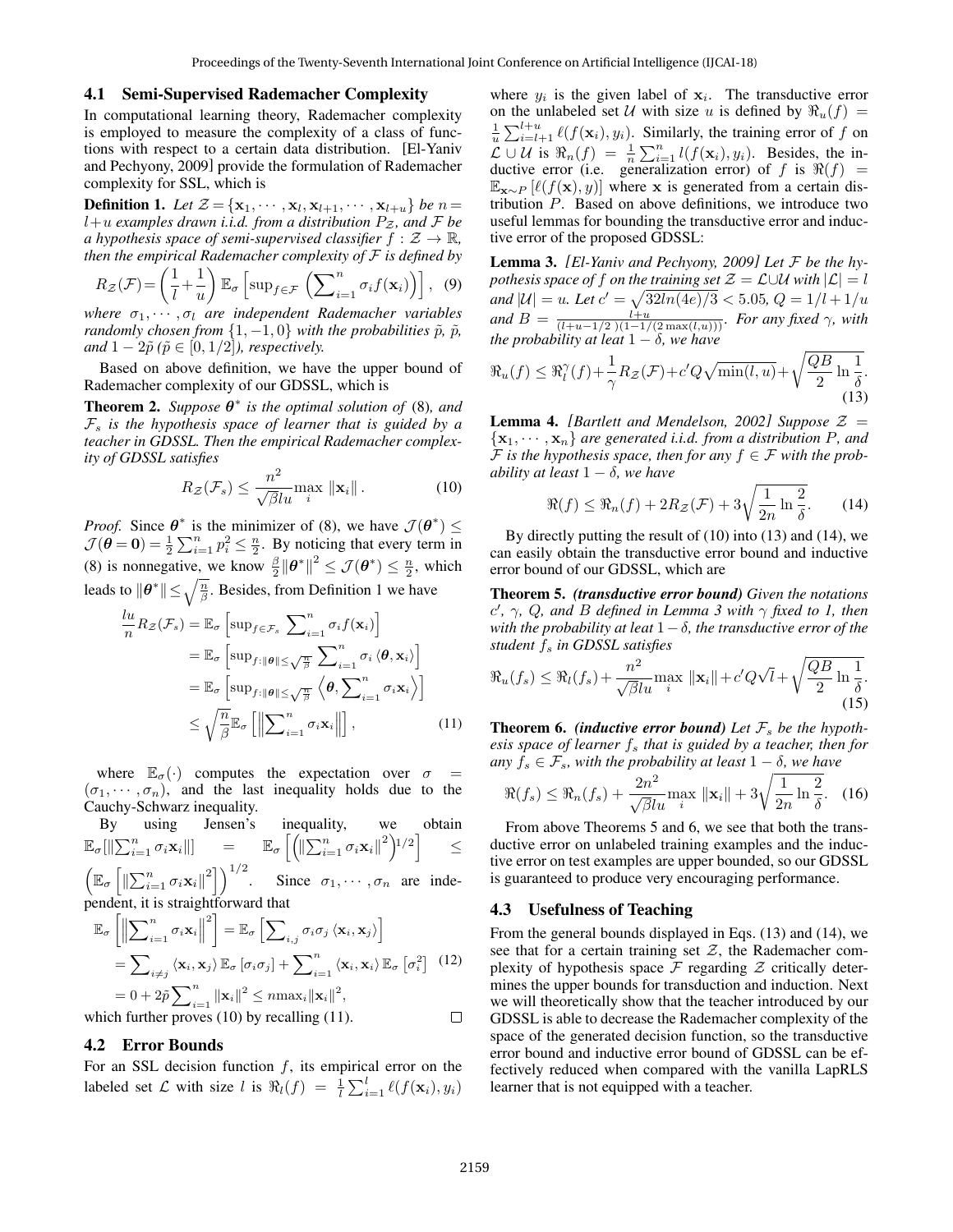Suppose the decision function produced by LapRLS is  $f_{Lap}$ , which is in the hypothesis space  $\mathcal{F}_{Lap}$ , then it is straightforward that  $|\mathcal{F}_{Lap}| \geq |\mathcal{F}_{s}|$ . This is because the prediction of the learner  $f_s$  in GDSSL should be not only consistent with the known labels in  $\mathcal{L}$ , but also mimic the teacher's label output on  $U$ . In contrast, the output of  $f_{Lap}$  is only required to be similar to the labels of  $\mathcal{L}$ . Based on this observation, we have the following theorem:

**Theorem 7.** Suppose  $\mathcal{F}_s$  and  $\mathcal{F}_{Lap}$  are respectively the hy*pothesis spaces of GDSSL and LapRLS, then given a training set* Z*, their empirical Rademacher complexities satisfy*

$$
R_{\mathcal{Z}}(\mathcal{F}_s) \le R_{\mathcal{Z}}(\mathcal{F}_{Lap}).\tag{17}
$$

*Proof.* Suppose that  $\mathcal{F}_{Lap} = \mathcal{F}_s + \overline{\mathcal{F}}$  where  $\overline{\mathcal{F}}$  is the complementary space of  $\mathcal{F}_s$  in  $\mathcal{F}_{Lap}$ , and  $Q = \frac{1}{l} + \frac{1}{u}$ , then according to (9), we have

$$
R_{\mathcal{Z}}(\mathcal{F}_{Lap}) = QE_{\sigma} \left[ \sup_{f \in \mathcal{F}_{Lap}} \left( \sum_{i=1}^{n} \sigma_{i} f(\mathbf{x}_{i}) \right) \right]
$$
  
\n
$$
= QE_{\sigma} \left[ \sup_{f \in \mathcal{F}_{s}} \left( \sum_{i=1}^{n} \sigma_{i} f(\mathbf{x}_{i}) \right) \right]
$$
  
\n
$$
\leq QE_{\sigma} \left[ \sup_{f \in \mathcal{F}_{s}} \left( \sum_{i=1}^{n} \sigma_{i} f(\mathbf{x}_{i}) \right) \right] + QE_{\sigma} \left[ \sup_{f \in \overline{\mathcal{F}}} \left( \sum_{i=1}^{n} \sigma_{i} f(\mathbf{x}_{i}) \right) \right]
$$
  
\n
$$
= R_{\mathcal{Z}}(\mathcal{F}_{s}) + QE_{\sigma} \left[ \sup_{f \in \overline{\mathcal{F}}} \left( \sum_{i=1}^{n} \sigma_{i} f(\mathbf{x}_{i}) \right) \right].
$$
 (18)

By using the Jensen's inequality, it is obvious that  $\mathbb{E}_{\sigma}\left[\sup_{f\in\overline{\mathcal{F}}},\left(\sum_{i=1}^n\sigma_if(\mathbf{x}_i)\right)\right]$   $\geq$  $\sup_{f \in \overline{\mathcal{F}}} \mathbb{E}_{\sigma} \left[ \sum_{i=1}^n \sigma_i f(\mathbf{x}_i) \right] = \sup_{f \in \overline{\mathcal{F}}} \sum_{i=1}^n \mathbb{E} \left[ \sigma_i \right] f(\mathbf{x}_i) =$ 0. The last equation holds because  $\mathbb{E}(\sigma_i) = 0$  based on the Definition 1. Consequently, the Theorem 7 is proved.

Therefore, the teacher in our GDSSL plays an important role in reducing the learner's empirical Rademacher complexity, which further leads to the decreased transductive error bound and inductive error bound. As a result, GDSSL consistently performs better than the plain LapRLS algorithm that is the learner of GDSSL.

# 5 Experimental Results

In this section, we investigate the classification ability of GDSSL on various datasets by using different sources of privileged information. The compared algorithms include:

- State-of-the-art SSL algorithms: Reliable Label Inference via Smoothness Hypothesis (ReLISH) [Gong *et al.*, 2014], Label Prediction via Deformed Graph Laplacian (LPDGL) [Gong *et al.*, 2015a], and Laplacian Regularized Least Squares (LapRLS) [Belkin *et al.*, 2006], among which LapRLS is the basic learner in our GDSSL that is not "taught" by a teacher.
- State-of-the-art algorithms that utilize privileged information: Original SVM+ (SVM+) [Vapnik and Izmailov, 2015], and the improved  $\ell_2$ -SVM+ [Li *et al.*, 2016a].

# 5.1 Face Recognition: High-Resolution Images as Privileged Information

In this experiment, we investigate the ability of compared methods on face recognition. Specifically, the *ORL* dataset

Table 1: Performance of compared methods on *ORL* dataset. The The state is marked in bold. " $\sqrt{\ }$  indicates that GDSSL is significantly better than the corresponding method via paired t-test.

|                | training accuracy                       | test accuracy                |
|----------------|-----------------------------------------|------------------------------|
| LapRLS         | $\overline{0.713 \pm 0.032}$ $\sqrt{ }$ | $0.640 \pm 0.066$ $\sqrt{ }$ |
| ReLISH         | $0.738 \pm 0.021$ $\sqrt{ }$            | $0.700 \pm 0.057$ $\sqrt{ }$ |
| LPDGL          | $0.754 \pm 0.019 \sqrt{ }$              | $0.710 \pm 0.065 \sqrt{ }$   |
| $SVM+$         |                                         | $0.735 \pm 0.066 \sqrt{ }$   |
| $\ell_2$ -SVM+ |                                         | $0.738 \pm 0.058$ $\sqrt{ }$ |
| GDSSL (ours)   | $0.776 \pm 0.016$                       | $0.755 \pm 0.049$            |

[Cai *et al.*, 2006] is employed, which contains totally 400 face images belonging to 40 subjects. Every image has been respectively resized to the resolutions of  $32 \times 32$  and  $64 \times 64$ , so the  $32 \times 32$  face images serve as regular input for the learner while the  $64 \times 64$  images are treated as privileged information that are used for teaching. We directly re-arrange every two-dimensional image example to a long feature vector in which the elements are grayscale values of the corresponding pixels.

In this paper, every compared method is evaluated by the 5-fold cross validation on each dataset, and the average accuracy over the outputs of the five independent runs are reported to assess the performance of a certain algorithm. Therefore, the training set in *ORL* contains 320 examples, in which we randomly select 80 examples into labeled set  $\mathcal L$  and the remaining 240 examples constitute the unlabeled set  $U$ . The labeled set and unlabeled set in each fold are identical for all the compared methods throughout the experiment.

For fair comparison, we build the same 10-NN graph for the graph-based methods including LapRLS, LPDGL, ReL-ISH, and our GDSSL. In GDSSL, the parameter  $\lambda$  is set to 0.4 by searching the grid  $\{0.2, 0.4, 0.6, 0.8\}$ . The temperature parameter  $T$  is tuned to 0.01. Besides, the trade-off parameters in (6) are  $\alpha = \beta = 0.1$ . The regularization parameters C and  $\gamma$  in SVM+ and  $\ell_2$ -SVM+ are set to 1 and 0.01 to achieve the best performance. The results obtained by all the compared methods are presented in Table 1. We see that our GDSSL achieves the highest accuracy among all the compared methods. The training accuracies of SVM+ and  $\ell_2$ -SVM+ are not reported as they are fully supervised methods that are only trained on  $\mathcal{L}$ , so they cannot be directly compared with other semi-supervised methods that are trained on  $\mathcal{Z} = \mathcal{L} \cup \mathcal{U}$ . The superiority of GDSSL has also been statistically verified by the paired t-test with the significance level 0.05. Furthermore, by comparing the performances of LapRLS and GDSSL, we see that GDSSL leads the plain learner LapRLS with 6.3% on training accuracy and 11.5% on test accuracy, which firmly demonstrate the usefulness of privileged information and the strength of GD-based teacher.

# 5.2 Document Categorization: Illustrations as Privileged Information

We apply the proposed GDSSL to text categorization to see its strength in dealing with non-image tasks. To this end, we use a recent *Wikipedia* dataset [Pereira *et al.*, 2014] that contains 2866 documents across 10 categories such as "history", "music", and "biology". Apart from the texts, the articles in this dataset are also accompanied by the illustrative images,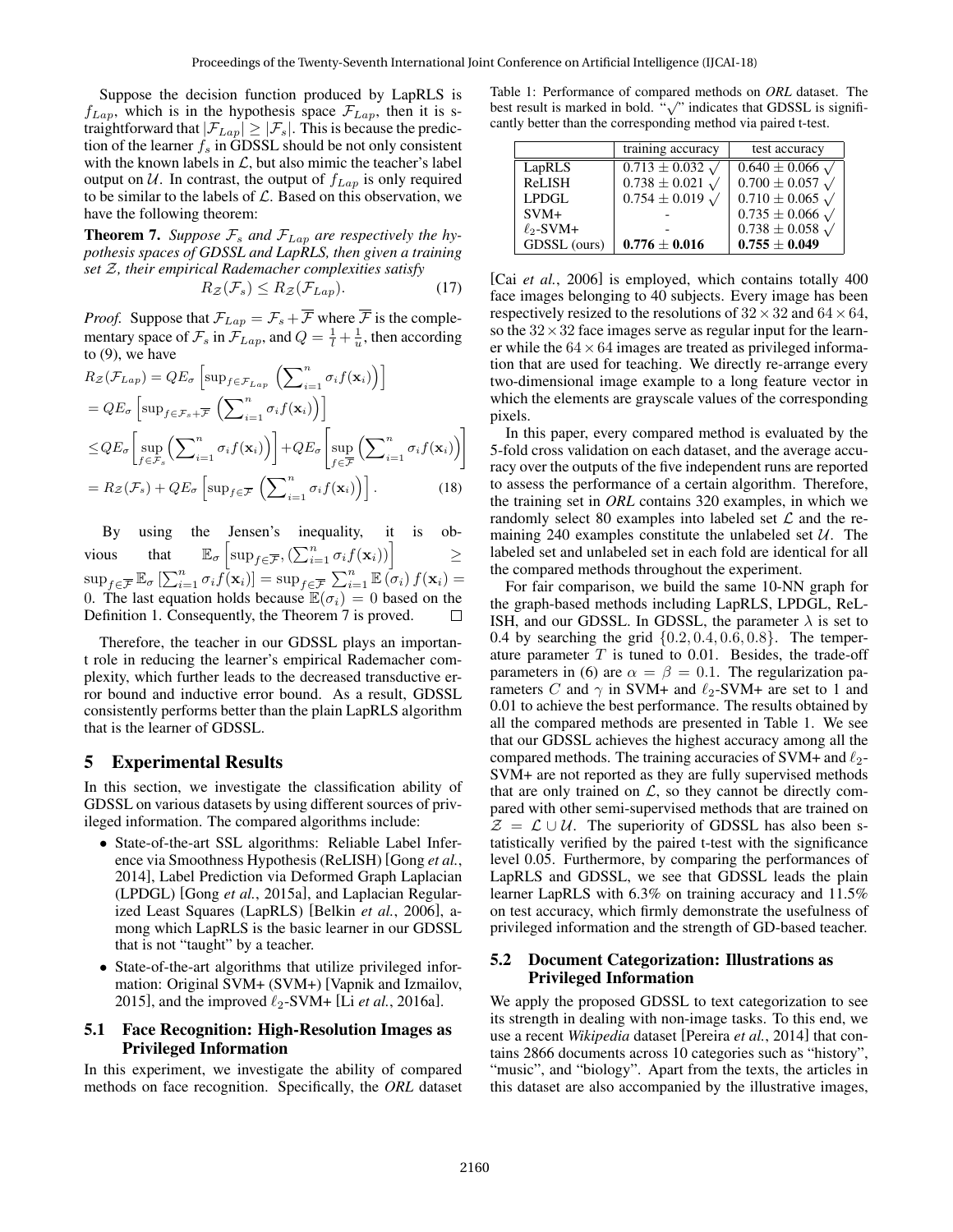Table 2: Performance of compared methods on *Wikipedia* dataset. The best result is marked in bold.  $\sqrt{\ }$  indicates that GDSSL is significantly better than the corresponding method via paired t-test.

|                | training accuracy          | test accuracy                |
|----------------|----------------------------|------------------------------|
| LapRLS         | $0.643 \pm 0.010 \sqrt{ }$ | $0.613 \pm 0.013$ $\sqrt{ }$ |
| ReLISH         | $0.607 \pm 0.032 \sqrt{ }$ | $0.604 \pm 0.030 \sqrt{ }$   |
| LPDGL          | $0.634 \pm 0.018 \sqrt{ }$ | $0.630 \pm 0.020 \sqrt{ }$   |
| $SVM+$         |                            | $0.569 \pm 0.031$ $\sqrt{ }$ |
| $\ell_2$ -SVM+ |                            | $0.597 \pm 0.035$ $\sqrt{ }$ |
| GDSSL (ours)   | $0.663 \pm 0.006$          | $0.658 \pm 0.018$            |

Table 3: Performance of compared methods on *CIFAR100* dataset. The best result is marked in bold.  $\sqrt{\ }$  indicates that GDSSL is significantly better than the corresponding method via paired t-test.

|                | training accuracy                    | test accuracy                         |
|----------------|--------------------------------------|---------------------------------------|
| LapRLS         | $\overline{0.565} \pm 0.002 \sqrt{}$ | $\overline{0.438} \pm 0.003 \sqrt{ }$ |
| <b>ReLISH</b>  | $0.497 \pm 0.003 \sqrt{ }$           | $0.266 \pm 0.003 \sqrt{ }$            |
| LPDGL          | $0.558 \pm 0.001 \sqrt{ }$           | $0.359 \pm 0.005 \sqrt{ }$            |
| $SVM+$         |                                      | $0.452 \pm 0.001$ $\sqrt{ }$          |
| $\ell_2$ -SVM+ |                                      | $0.414 \pm 0.002 \sqrt{ }$            |
| GDSSL (ours)   | $0.593 \pm 0.002$                    | $0.460 \pm 0.002$                     |

which can be naturally regarded as privileged information to aid the classification of text examples. The image and textual features in each document example are directly provided by [Pereira *et al.*, 2014], namely the text is represented by bag-of-words (BOW) encoding and the associated image is characterized by the SIFT descriptor.

Similar to the above experiment, we also conduct 5-fold cross validation on this *Wikipedia* dataset and see the average outputs of the compared methodologies. The split of training set and test set for each fold has been kept identical for all the algorithms. In the training set of size 2293, we only select 20 examples from each class as labeled and thus the supervision information is very limited for GDSSL to achieve satisfactory performance. At this time, the guidance of teacher would be of great value to make up the shortage of labeled examples.

The accuracies obtained by various algorithms are illustrated in Table 2, which clearly indicate that our GDSSL achieves the best results among all approaches. In this dataset, the SSL methods (*e.g.* LapRLS, ReLISH, LPDGL and GDSSL) perform consistently better than the supervised models such as SVM+ and  $\ell_2$ -SVM+. This is because supervised models are trained only based on the insufficient labeled examples, while SSL methods exploit both labeled and unlabeled examples to build a more powerful classifier.

# 5.3 Natural Image Classification: Different Feature as Privileged Information

In this section, we evaluate our GDSSL on classifying general images from everyday life. Specifically, a very challenging dataset *CIFAR100* [Krizhevsky and Hinton, 2009] is employed here, which contains  $60000 \ 32 \times 32$  color images across 100 classes with 600 images per class. Practically, an image can be characterized by more than one feature modalities, and the features from additional modality can be used as privileged information to enhance the classification results. Here we use the features extracted by AlexNet [Krizhevsky *et al.*, 2012] as regular input, and employ the features extracted



Figure 2: The parametric sensitivity of T and  $\lambda$ . The first column presents the results by changing  $T$ , and the second column plots the results w.r.t. the variation of  $\lambda$ .

by VGGNet-16 [Simonyan and Zisserman, 2014] as the privileged information that are only known by the teacher. The 10-NN graph with kernel width  $\xi = 10$  is built for LapRLS, ReLISH, LPDGL, and GDSSL.

From the experimental results provided in Table 3, we see that the test accuracies of all compared methods are below 50% because this dataset is very challenging and the labeled examples are too scarce to train a good classifier. However, our GDSSL is still significantly better than other methodologies in terms of both training accuracy and test accuracy.

# 5.4 Parametric Sensitivity

This section studies how the variations of T in (3) and  $\lambda$  in (4) influence the accuracy of the proposed GDSSL. The training accuracy and test accuracy of GDSSL under different choices of  $T$  and  $\lambda$  are observed on the *ORL*, *Wikipedia* and *CI*-*FAR100* datasets. In every dataset, we investigate the effects of T and  $\lambda$  by fixing one of them and then examining the output w.r.t. the change of the other one. From Fig. 2, we see that the training accuracy of GDSSL will not be largely influenced by the choice of these two parameters, however the test accuracy might drop when  $T$  gradually increases, so we simply fix  $T$  to 0.01 throughout this paper. The determination of  $\lambda$  depends on the "quality" of teacher. If the teacher is able to provide accurate label prior on  $U$ , one may choose a small  $\lambda$  to put more emphasize on the output of teacher in (4), otherwise this parameter should be tuned up.

# 6 Conclusion

To handle the shortage of labeled data in SSL, this paper proposes to incorporate a teacher that brings the additional privileged information to the training process of learner. By designing the imitation loss under the framework of Generalized Distillation [Lopez-Paz *et al.*, 2016], the learner can "study" the knowledge imparted by the teacher as well as from the regular features of training data, and thus it will generate a better classifier than the pure learner without the guidance of a teacher. As the proposed GDSSL is a general framework for teaching a semi-supervised classifier, we plan to apply GDSSL to more SSL algorithms to enhance their classification ability.